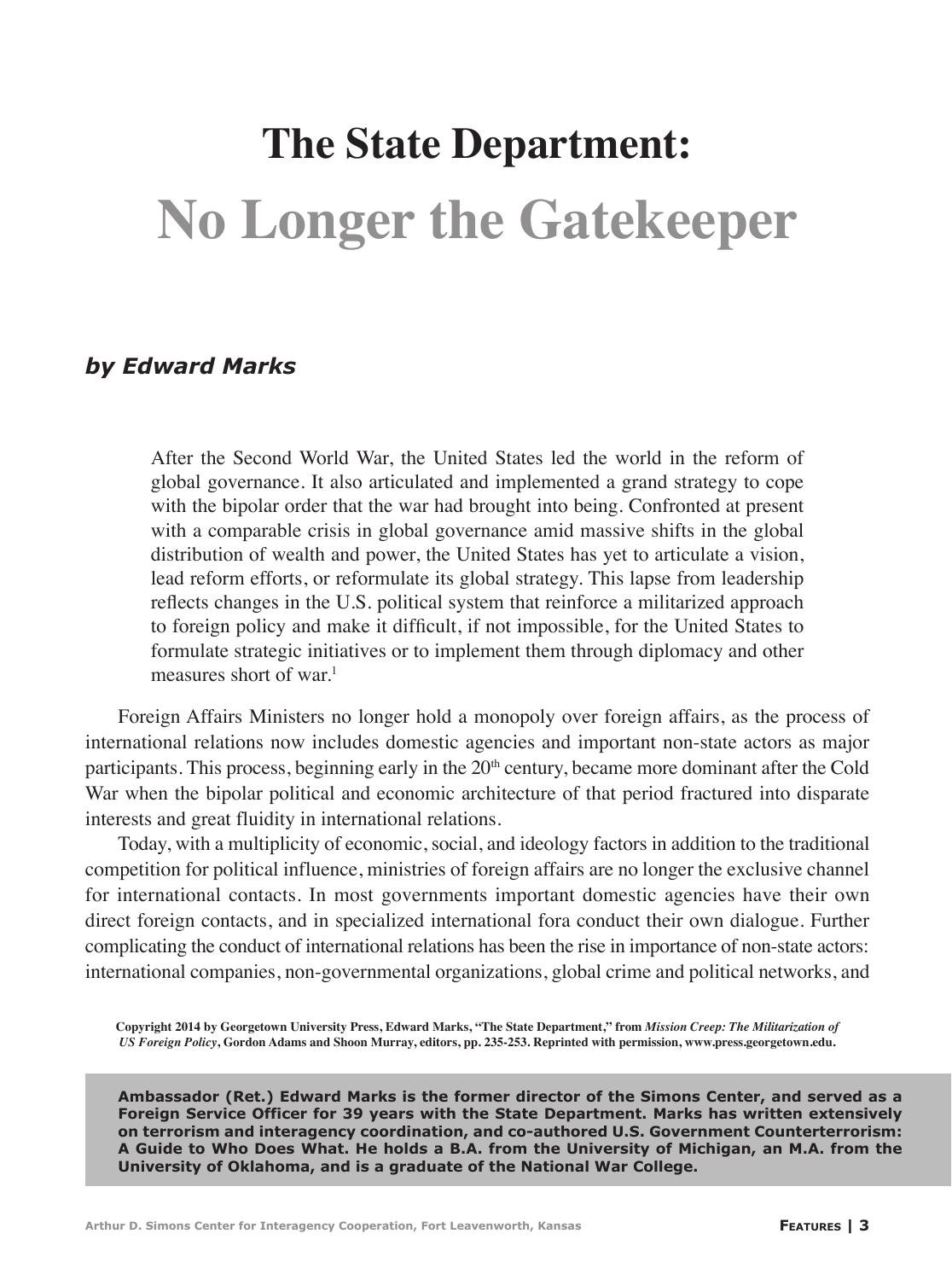even individuals.

For the United States the challenges of the Cold War required involving the full panoply of federal government agencies, and especially the world's largest military establishment, in the conduct of foreign affairs. American uniformed personnel and military organizations were on the ground throughout the world, requiring a complex network of formal and informal bilateral and multilateral arrangements. Procuring and managing these security arrangements became a major theme of the warp and woof of American foreign policy. The result was a reversal of the traditional American practice of sharply distinguishing between peace and war. Prior to World War II, the State Department exemplified the peace situation and its role waxed and waned in alternation with the Departments of War and Navy.

**The National Security Act of 1947, created the National Security Council (NSC), the Central Intelligence Agency, and the unification of the military services in the Department of Defense (DoD).**

Respondin*g* to the challenges of the Cold War, dramatic changes were soon made in the organization of the national security structure of the U.S. government. The National Security Act of 1947, created the National Security Council (NSC), the Central Intelligence Agency, and the unification of the military services in the Department of Defense (DoD). The National Security Act reforms, which largely focused on the military and intelligence fields, prevented the traditional post-war return to prominence of the Department of State. In the atmosphere of the Cold War, DoD gradually became *primus inter pares*, in practice if not formally. This time the military did not return to their barracks

The Department of State has accordingly been involved in a constant effort to define its role as the concept of "foreign affairs" was replaced by the broader concept of "national security" in which the role of diplomacy—State's traditional role—was diminished. While it might seem obvious to most observers that diplomacy is a component of national security, the U.S. Congress apparently does not. In February 2011, for instance "the House Appropriations Committee decided that foreign policy is not part of the "national security budget".2

Over the years, State has attempted by various means to redress this problem*.* While the assumption of tasks such as economic development and public diplomacy have made a difference, State's marginalization has continued and even mandated by Congress and the White House, moderated by periods where major figures such as Henry Kissinger has been appointed as Secretary of State. The most challenging challenge has been that of adjusting to the now permanent presence and involvement of other agencies, and most especially DoD, in the day-to-day management of foreign relations.

### **The National Security Structure and the Department of State**

The long-standing organization of the U.S. federal bureaucracy is characterized by Congressionally-created departments with statutorily assigned missions, often referred to as "stovepipes*.* This complex bureaucratic community is supposed to be managed and led by the President. The NSC was created to provide the President with an interagency coordinating body but at the insistence of President Truman it was constituted as a purely advisory body. Since its creation, the NSC itself has played various roles depending on the desires of the incumbent president while the NSC staff has played an increasingly important staff role in helping the President manage the interagency process at the strategic level.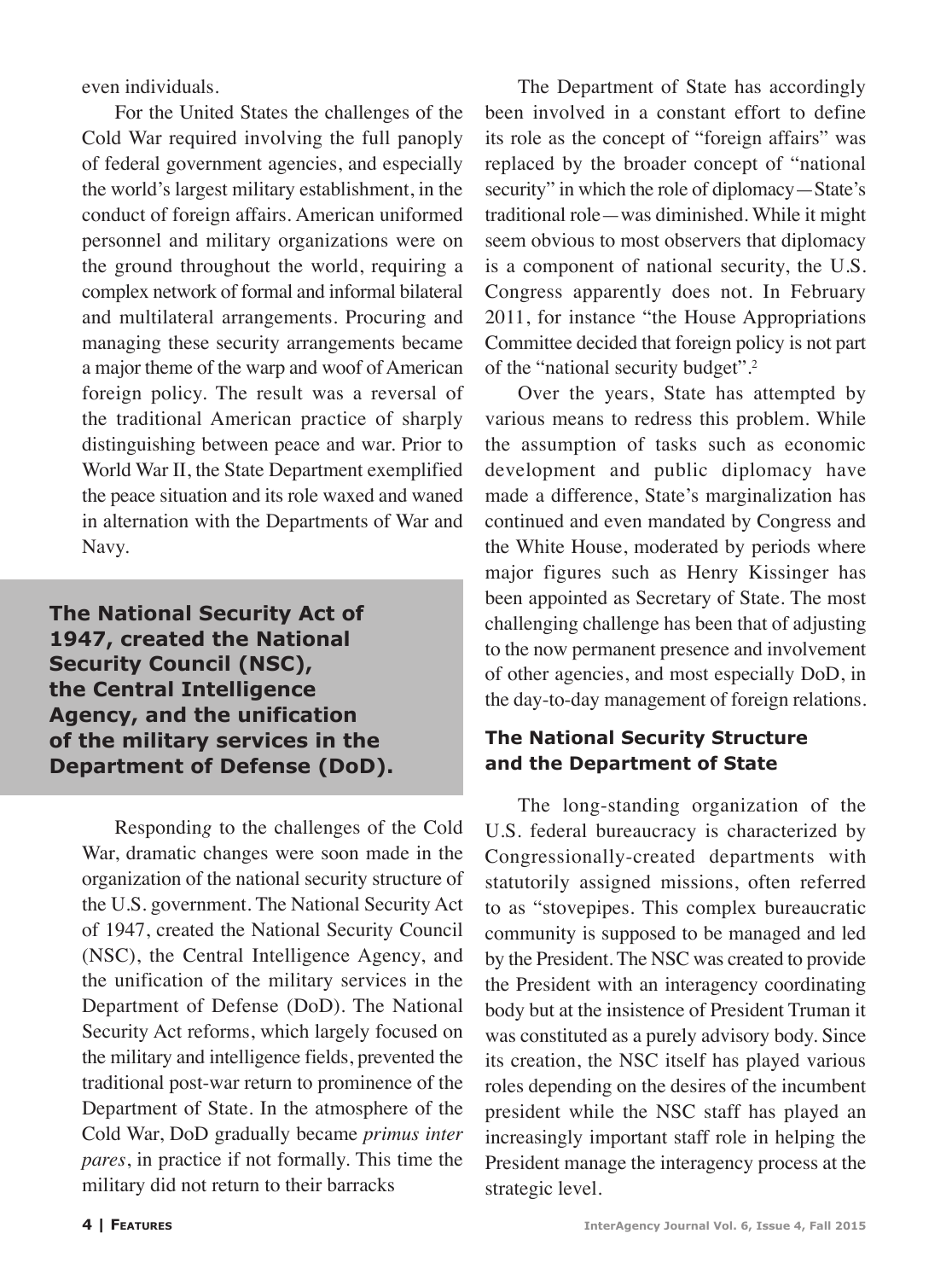However the 1947 National Security Act reforms did not alter the structure of the underlying bureaucracy—except for the unification of the military services in the Department of Defense. As the Project on National Security Reform's 2008 report *Forging a New Shield* put it: "A burdened White House cannot manage the national security system as a whole…" The specific problem is the inability of the President to delegate executive authority for integrating the efforts of departments and agencies. While the White House and the NSC staff enable the President to direct the federal bureaucracy at the strategic level, the "stovepiped" character of the bureaucratic structure makes coordinated policy implementation difficult at the operational and tactical levels. This has led presidents to deploy various expedients such as "Czars" or special representatives, interagency committees, and "lead" agencies. None have proved completely satisfactory.

The challenge was especially serious for the State Department. If not the "gatekeeper", then what is the role of the Department of State among a collection of specific interest agencies (e.g. defense, finance, intelligence, commerce), all theoretically operating under the overall policy direction of the White House?

### **Growth of a Parallel Foreign Policy Structure**

While almost all departments and agencies of the federal government, have learned to engage in "foreign affairs", they have pretty much done so within the traditional diplomatic structure of the nation-state system, as members of the Country Team within American embassies. The military, however, while also continuing to participate in embassies as defense attaches and military assistance teams, have also created a parallel inter-governmental system.

Following observation of British practice, the U.S. created the Joint Chiefs of Staff structure

and then the first unified military command in the Pacific arena: Commander-in-Chief, Pacific or CINCPAC as it was known until it became U.S. Pacific Command in the first decade of the 21st century. Over the years of the Cold War, the geographic command system was expanded until—with the creation of Africa Command in 2008—every regional area had its own geographic combatant command. In addition there is a Special Operations Command which has a global combatant mission. This network of operational bureaucracies constitutes a parallel foreign policy establishment practicing daily bilateral and multi-lateral diplomacy.

The 1986 Goldwater-Nichols reform of the defense community consolidated the geographic commands as operational organizations, and confirmed that U.S. military activity outside the U.S. territory was no longer a sporadic activity, confined to wartime, but now a normal activity pursued everywhere in the world. This activist role was then expanded further after the September 11, 2001 attacks with the decision to treat countering the terrorist threat as essentially a military task. The resulting two long-running wars then morphed into military occupations involving counter-insurgency, post-conflict reconstruction, nation-building, and economic development.

**The military, however, while also continuing to participate in embassies as defense attaches and military assistance teams, have also created a parallel inter-governmental system.**

The existence of this dual system means that at any given time in any given country, the U.S. government has two responsible senior representatives: the resident ambassador and the geographic combatant commander. The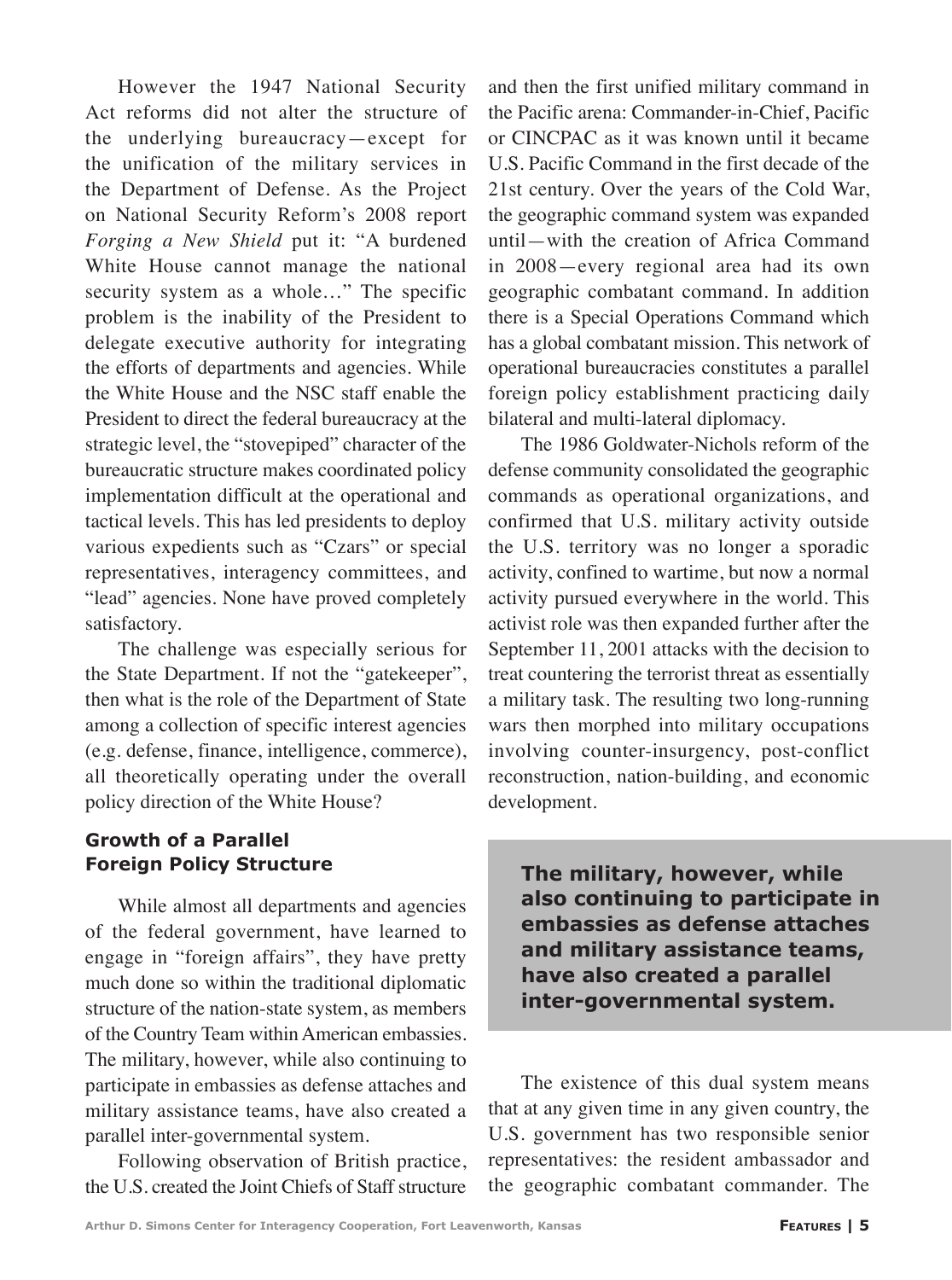authority as well as the perspective of the geographic combatant commander is regional as well as bilateral while that of an ambassador is essentially local. With the existence of these two parallel "foreign policy" bureaucracies, coordination is heavily dependent on personal relations or very high-level coordination in Washington.

The process works "pretty well most of the time" but is under increasing pressure due to the prominent operational role of the military services as they have increasingly become the default option for U.S. government action and response. As one political analyst put it: "Over the nearly six decades that separate us from Truman's great moment, the Pentagon has become a far more overwhelming institution... it has swallowed up much of what once was intelligence, as it is swallowing up much of what once was diplomacy."3

**...well-funded engagement budgets lead to much activity because they can be done, not always because they should be done.**

This situation has fostered and been driven by the resource disparity in the federal bureaucracy, a disparity that has grown since 9/11. The wealth of the military services in money, personnel, and equipment—stems of course from the undeniable resource requirements of war fighting. A number of other problems and challenges—such as natural disaster emergencies, post-conflict reconstruction, and nation-building—also require the extensive use of resources. Unfortunately the fact that many of these new missions are essentially non-military tasks does not trump the temptation to use existing DoD resources to provide a quick response. That the military may not be the most appropriate organization to

perform these tasks is irrelevant; they exist, are available and can react quickly. Once they are engaged they tend to continue as it is difficult and time consuming to transfer the responsibility to civilian organizations ill-equipped or nonexistent. Bureaucratic as well as political inertia takes over.

The combatant commands have essentially two "bundles" of tasks or portfolios: the first is the obvious mission to plan and fight wars. The other portfolio is composed of military-tomilitary relations and cooperation with other countries and military forces in "peacetime". These activities—training, military equipment sales, etc.—are generally referred to as "engagement" activities and occupy much of the time, staff, and resources of the geographic combatant command headquarters, especially when they are not managing a war. Justified by an elaborate policy rationale related to potential war planning and fighting, well-funded bi- and multi-lateral engagement programs often appear to have a make-work character. In any case, well-funded engagement budgets lead to much activity because they can be done, not always because they should be done.

Commanders making high visibility visits during which they announce new or additional security assistance and exchange programs are common phenomena. "The military commands, with their forward presence, large planning staffs, and various engagement tools are well equipped for those roles and increasingly welcome them. Today they routinely pursue regional-level engagement by playing host to international security conferences, promoting military-to-military contacts, and providing military presence, training, and equipment to improve regional security."4

Unfortunately this activity of the geographic commands militates against effective whole-ofgovernment programs and therefore coherent foreign policy. First of all, the "stovepiped" organizational structure and perspective of the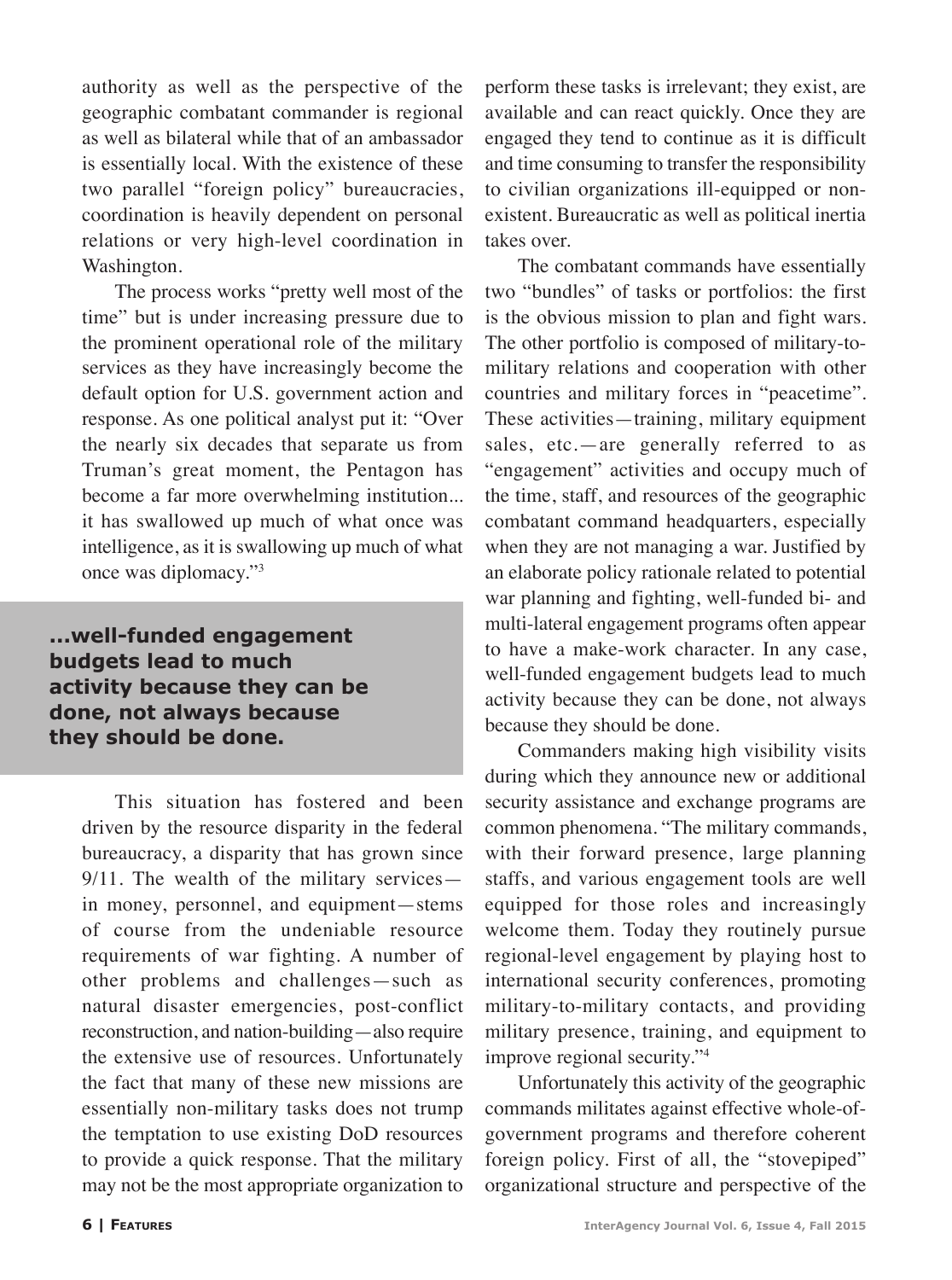federal bureaucracy is an obstacle in itself to a comprehensive interagency approach. Among the federal government stovepipes, DoD stands out for its action-oriented bureaucratic culture and the disparity of resources compared to other agencies. This disparity is reinforced by the unfortunate tendency for our political leadership to consider the military services the default mode in national security. The Defense Department's 1997 Quadrennial Defense Review formally called for this expanded role with a concept called "shape-respond-prepare" which in addition to the capacity to fight and win wars called for "greater emphasis on the continuing need to maintain continuous overseas presence in order to shape the international environment."

When called upon, the Defense Department—with the geographic commands as its agents—responds with alacrity if not always enthusiasm and in doing so, tends to sweep aside other agencies and departments. This is true even when senior political leadership does not consciously direct a unilateral military approach.

In any case, with the combination of a broad mission, broad discretion, and vast resources, the senior four-star combatant commanders bestride their "Areas of Responsibilities" like viceroys. Compared with the essentially low key operations of American ambassadors and even senior official visitors from Washington, the highly visible presence of these commanding figures, who tour their areas with extensive entourages has contributed much to the imbalance in U.S. government official representation. As a Canadian Prime Minister remarked in a different context, it is difficult and dangerous for a mouse to share a bed with an elephant, even a well-meaning elephant. In essence, DoD and its community of geographic combatant commands constitutes a separate "foreign affairs" organization which interacts directly with foreign governments at the highest levels in parallel with the Department of State and its embassy structure.

#### **Political Factors Tilting the Balance**

Some traditional American political and cultural factors also play roles in the militarization of American foreign policy. American culture has always exhibited a passion for the "man with the gun"; from Minutemen to cowboys, the soldier and now the spy. The American public increasingly came to the view that international problems or challenges can be best met by an energetic use of force. The phrase "Nothing is off the table," threatening the use of direct military power, has become an almost obligatory commitment by American leaders when discussing major international challenges, for instance Iran and its nuclear program.

**The phrase "Nothing is off the table," threatening the use of direct military power, has become an almost obligatory commitment by American leaders...**

Especially after the Korean War, the concept of "national security" took on this tone of "military activism" and focus. The conventional wisdom in Congress is that while voters understand defense spending, international assistance and similar international civilian expenses remain mysterious, wasteful, and somehow irrelevant.

Domestic political constituencies have been another factor in the allocation of department roles in foreign affairs over the years. Departments (and the Congress) keep a careful eye on the interests of and advocates of domestic programs and sectors. Every department or agency has a section of the American body politic and economy with a direct collective interest in its mission: from Commerce to Labor to mine safety. That of the Department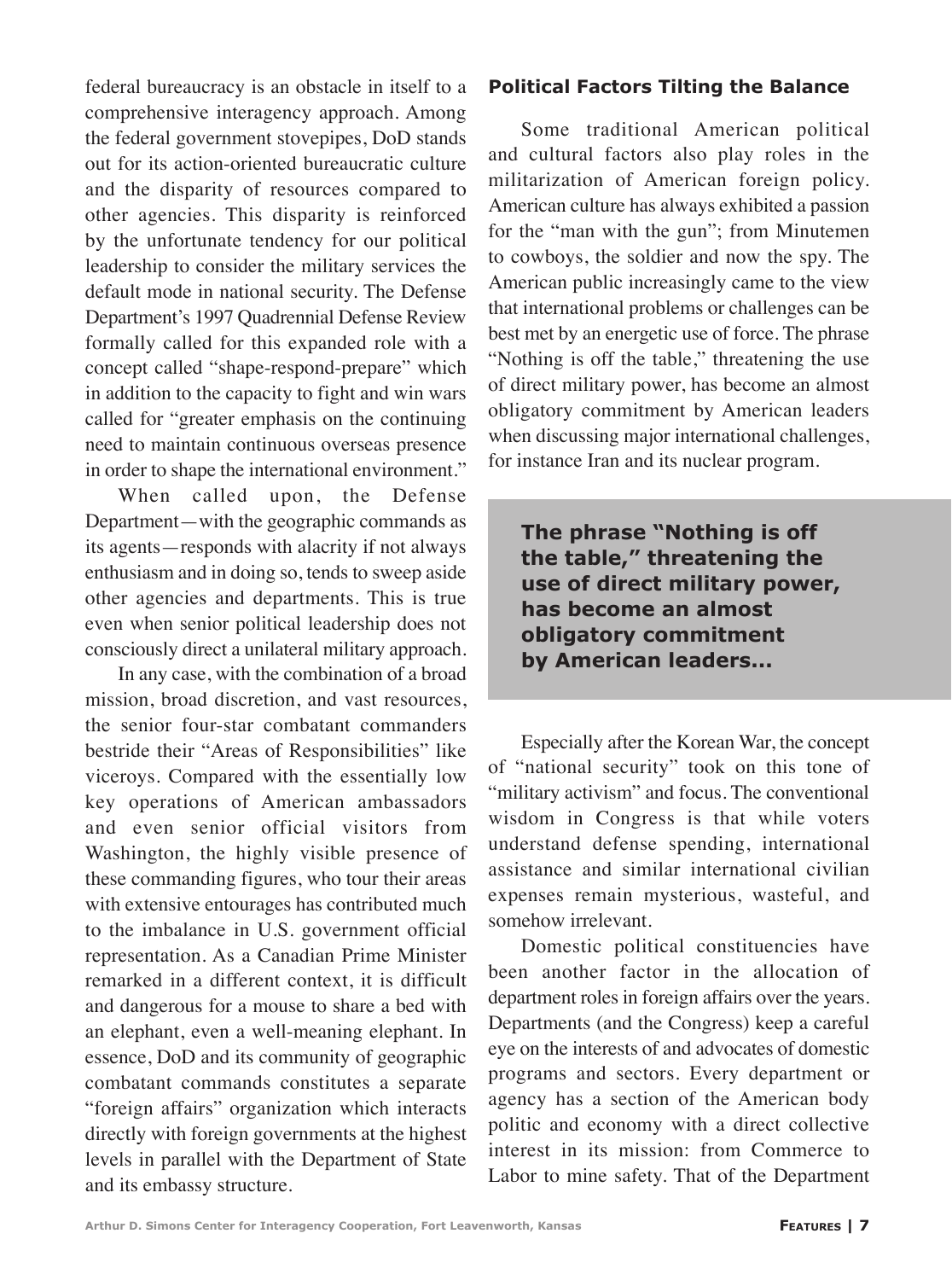of Defense is especially prominent, combining commercial, personal interests, and patriotism.

**State deals in the external aspects of almost all elements of public policy but without a specific, unilateral responsibility for any—except a very broad responsibility for representing the country on the international scene.**

Unfortunately, there is one department without a meaningful political constituency: the Department of State. This is not surprising, as State deals in the external aspects of almost all elements of public policy but without a specific, unilateral responsibility for any—except a very broad responsibility for representing the country on the international scene. Given this very general and undefined responsibility, State inevitably is in the position of brokering compromises between the more focused constituencies and their interests. This is not generally a popular position, and one constantly buffeted by the to-and-fro of politics.

In addition, the State Department suffers from a traditional American dislike and distrust of foreign affairs and consequently of the department responsible for it. Commentators have long noted that the Congress would rather ignore the outside world than recognize it and that therefore, as Teddy Roosevelt's Secretary of State John Hay said in his memoirs, the Congress "really seems to think that the State Department has no function but to provide their friends with offices."5

Of course State does have, at least theoretically, one very important constituent: the President of the United States. Or at least it could have but the history of the relationship between Presidents (and the White House) and State is a

rocky one. John F. Kennedy reportedly asked, with some asperity, the respected diplomat Charles "Chip" Bohlen, "What is wrong with that department of yours, Chip?" and received the reply, "You are, Mr. President, you are."

#### **State's Response**

After the end of WWII, the Foreign Service was reorganized and greatly expanded. Possibly the most important development concerning the role of State was the development of the "Chief of Mission" authority and the accompanying "Country Team" concept.

By 1948, as a Department of State message later put it: "No clear and enforceable guidance existed to coordinate local U.S. policy in countries such as Greece, where three independent U.S. Missions—Diplomatic, Military, and Economic Aid—pursued their own agendas".6 In 1949, former President Herbert Hoover's Report to President Harry Truman concluded that ambassadors should have "the ultimate authority overseas with respect to the foreign affairs aspects of program operations". This concept was adopted and expanded over the years by succeeding presidents finally culminating in the Foreign Service Act of 1980 (Public Law 96–465, October 17, 1980) during the Carter administration:

"Under the direction of the President, the chief of mission to a foreign country: (1) shall have full responsibility for the direction, coordination, and supervision of all Government executive branch employees in that country (except for employees under the command of a United States area military commander)."

The so-called "Country Team" is the organizational structure through which chief of mission authority is generally exercised. A specific Country Team is composed of the different organizational representatives who serve under the direction of a specific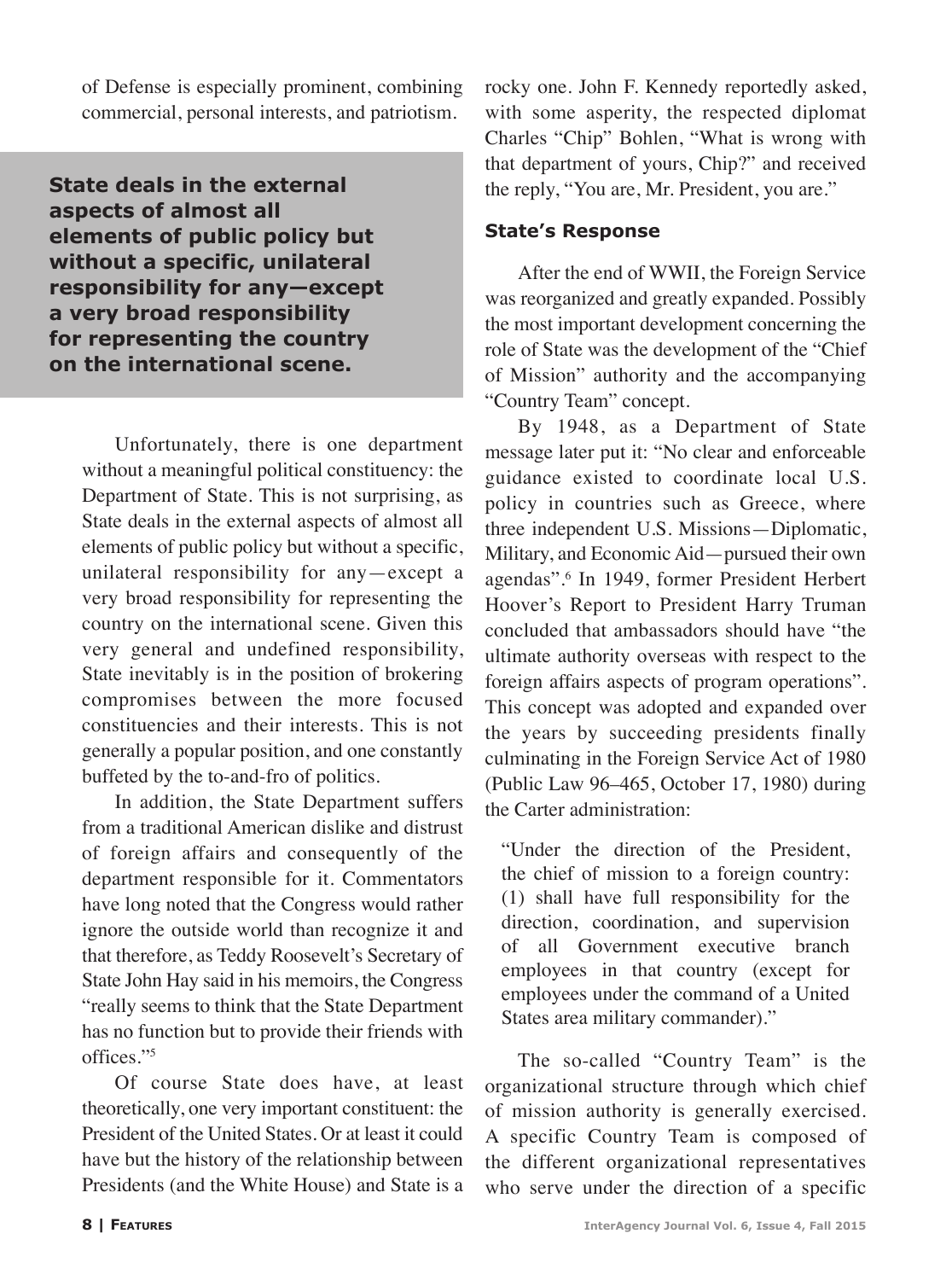ambassador/chief of mission and are subject to that chief of mission's explicitly delegated Presidential authority for "integrating executive branch activities within his or her geographic domain." Actually, there still is no statutory or regulatory basis for its composition and functions. However, the Mutual Security Act of 1951 essentially conceives the "Country Team" concept by requiring the President to "assure coordination among representatives of the [U.S. government] in each country, under the leadership of the Chief of the U.S. Diplomatic Mission."

From the beginning there has been some ambiguity in the interpretation of the extent of the executive authority being delegated. Other departments and agencies sometimes dispute what constitutes an applicable chief of mission directive, requiring on-the-ground disagreements to be sent up respective chains of command, ultimately to be resolved when necessary by Cabinet level or Presidential authority. This has been especially true with those departments that also conduct extensive foreign operations: the U.S. Agency for International Development, the Department of Defense, and the Central Intelligence Agency.

Chief of mission authority is country specific, provided to ambassadors assigned to a specific country. This complicates any given ambassador's relationship with departments and agencies with regional as well as country-specific responsibilities, especially DoD and its regional combatant commanders, and some intelligence agencies. The ambassador's relationship with intelligence agencies is also complicated by their concern for protecting sources and methods, the disclosure of which they often claim, through a self-serving interpretation of relevant legislation, lies outside the responsibility to the chief of mission.

The turf question, especially with DoD and the Central Intelligence Agency, has become exacerbated since 9/11 and the inauguration of the "War on Terrorism". Even before 9/11 there were problems with aggressive military operations, as for example when members of the "military liaison element" in Paraguay whose presence in the country had not been made known to embassy officials were pulled out of the country after killing an armed robber who had attacked them. There were reports of other deployments made without embassy or State Department involvement. With its interest in more "operational flexibility" against terrorists, for instance, by the new Special Operations Command and the dramatic expansion of DoD responsibilities in areas such as post-conflict reconstruction, new questions of operational authority are raised.

**Chief of mission authority is country specific, provided to ambassadors assigned to a specific country. This complicates any given ambassador's relationship with departments and agencies...**

Most, if not all, observers recognize that there is a gap between a chief of mission's de jure and de facto authority given the tendency of other agency representatives to independently pursue their organization's equities.7 The Special Inspector General for Iraq Reconstruction, for example, commented in his final 2009 *Hard Lessons: The Iraq Reconstruction Experience*  report that "agency personnel always report to their department heads in Washington," which will "inevitably exert a countervailing force on interagency coordination".

Nevertheless most observers believe that the chief of mission and Country Team model works well enough most of the time in most embassies. However this judgment refers essentially to the "tactical" level and to bilateral relations and not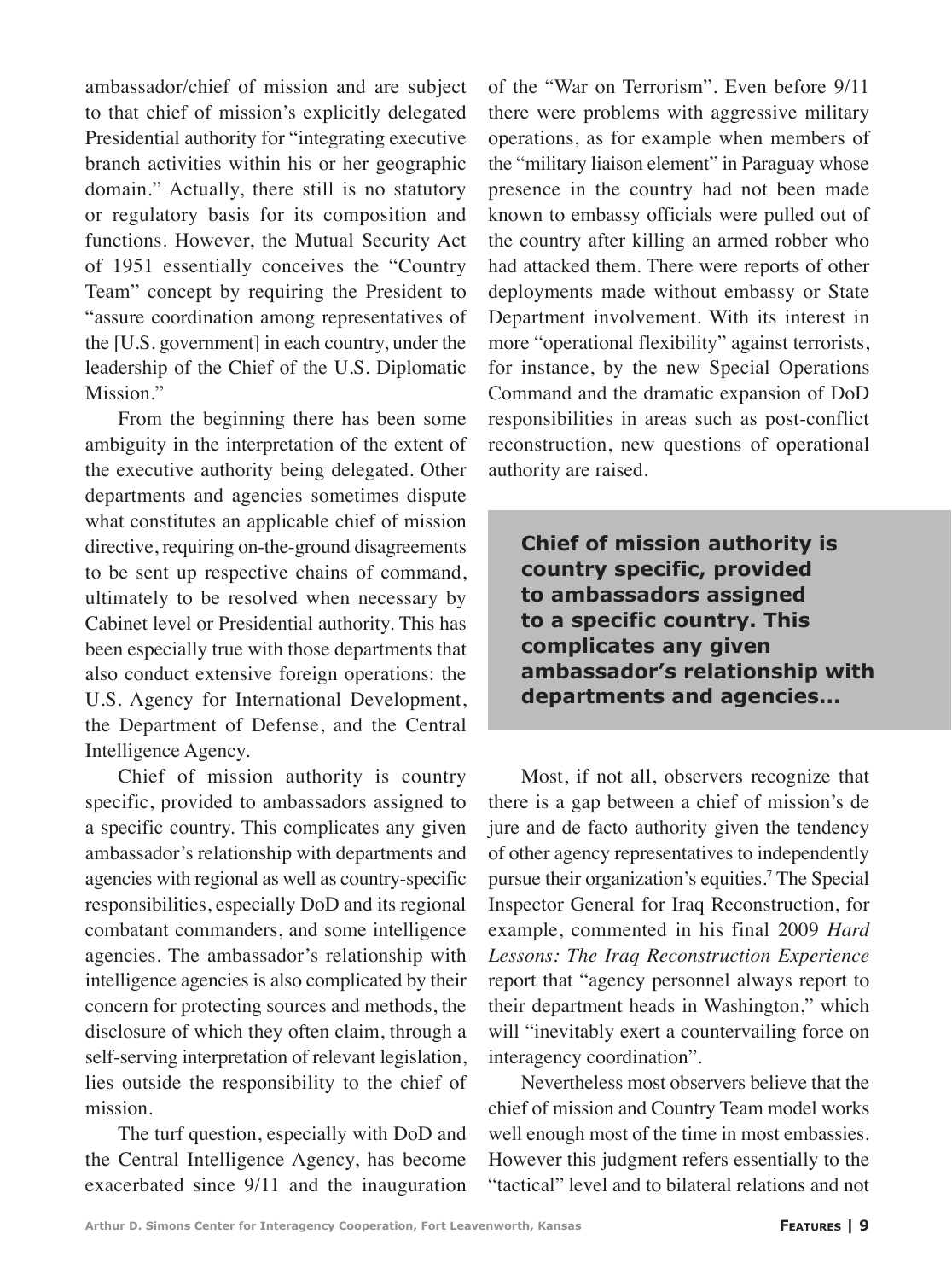to the increasingly "functional", "regional", and "global" character of international relations.

State itself has recognized this problem by greatly expanding the number and role of the geographic bureaus. These bureaus do not have a simple bilateral worldview and are intimately connected with other departments and agencies with similar substantive responsibilities.

# **...no other department has a responsibility for as wide a range of U.S. government interests as does State.**

So State has come some way along the road to a whole-of-government role, and no other department has a responsibility for as wide a range of U.S. government interests as does State. The American embassy is arguably the only formal whole-of-government institution in the U.S. government besides the White House. Yet State shares interest and responsibility for all of these interests with other departments who each have the advantage of focus and constituency support. State is in a sense responsible for managing the traffic flow, but a traffic cop without arrest authority—and no one really likes the traffic cop.

### **Can a New Balance Be Found?**

If all of these factors have indeed produced an imbalance that does not serve our national interests, what can be done about it? Efforts to reorganize are often dismissed as moving around the deck chairs on the Titanic, although this is too easy a criticism as some comparatively minor changes on that ill-fated ship would have made all the difference. Despite natural skepticism about the potential for change, it is worthwhile remembering that the National Security Act of 1947 reconfigured U.S. national security institutions and the Goldwater-Nichols Act of 1986 successfully introduced "jointness" into the military services.

One effort to emphasize the leadership and coordinating role of the State Department was the Department of State's first Quadrennial Diplomacy and Development Review (QDDR), subtitled "Leading Through Civilian Power," in 2010. Unfortunately, the QDDR's primary recommendation relating to the role of State in the interagency process lacks specificity. Emphasizing the important role of the ambassador does not necessarily make it so, especially since the authority in question has actually been around a long time.

# **What Might Be Done: Mandate Professional Positions**

State's current structure and personnel system lacks a clear, firm role for its Foreign Service professionals. A sober study of the situation was released in April of 2015 by the American Academy on Diplomacy, *American Diplomacy at Risk*:

"A strong State Department based on a strong Foreign Service and a strong Civil Service, is a critical component of America's security. But America's diplomacy—the front line of our defenses—is in trouble. Increasing politicization undermines institutional strength; almost no career officers serve in the most senior State positions, while short-term political appointees penetrate ever deeper into the system. The Foreign Service lacks the professional education and standards to meet its current heavy responsibilities and to create its necessary future senior leaders. The Civil Service is mired in an outdated system with limited coherent career mobility. Some State Department officials seem intent on nullifying the Foreign Service Act of 1980, and its merit-based personnel system by bureaucratically seeking to blend the Foreign and Civil Services. This creates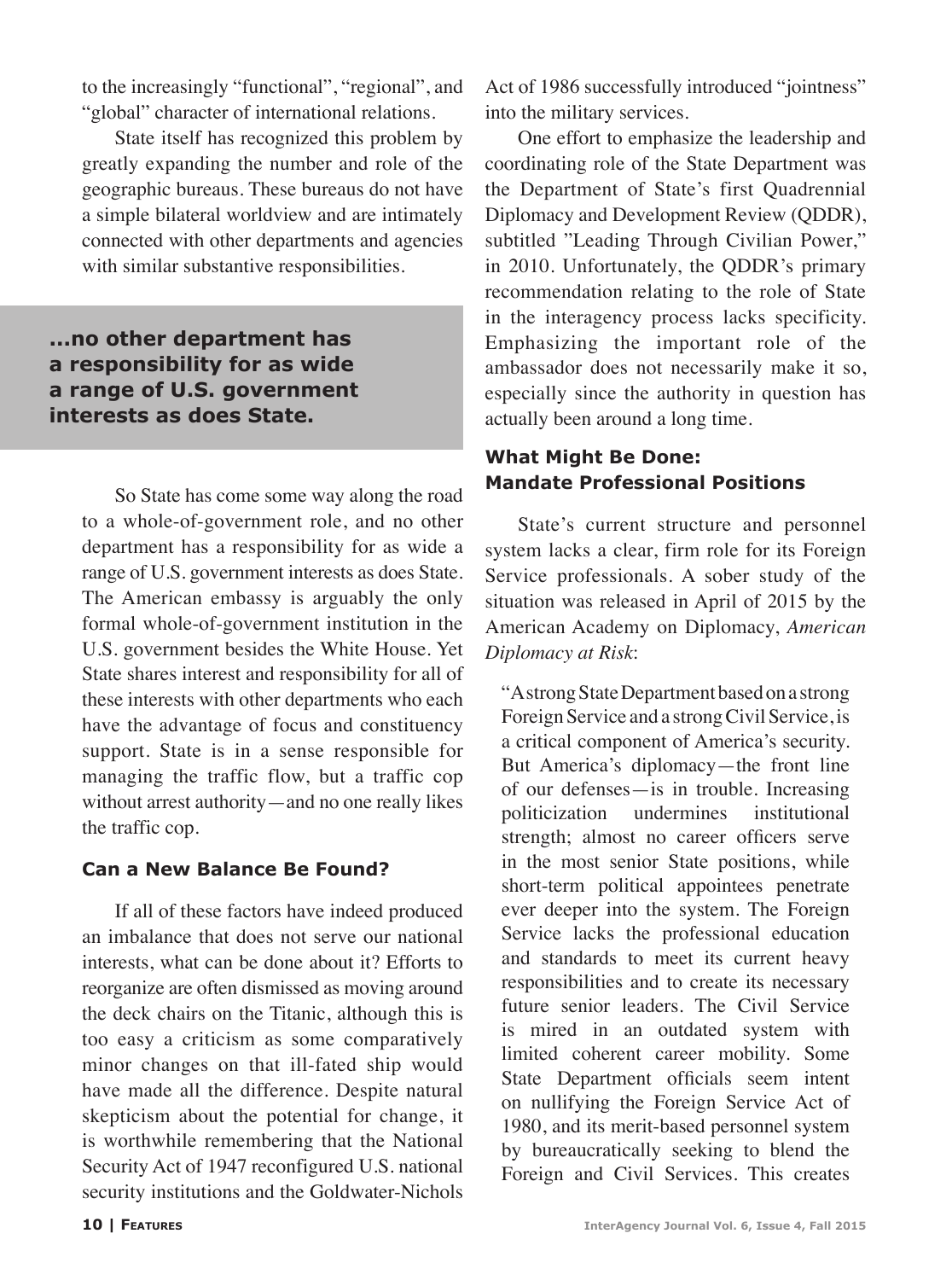needless friction and diminishes both services. Our national interest requires our immediate recommitment to the law and to strengthening our professional Foreign and Civil Services. State needs to comprehensively review and modernize its entire system of workforce management and budgeting."8

Even when senior Foreign Service Officers are appointed to senior positions, the process is helter-skelter and high personalized. There is no place for senior Foreign Service Officers to serve as professional leaders and role-models, in the way the members of the military service chiefs do. The Counselor of the Department of State and the Director-General of the Foreign Service once played that role, but both positions have long since been downgraded; the latter into a clerical head of personnel (now called Human Resources) and no one today knows quite what the Counselor does. From the perspective of the political level, on the other hand, there are no institutional arrangements to provide the sort of professional advice for which the military chiefs are responsible in their area of expertise. The absence of this institutional input means that the longer-term, professional diplomatic perspective is absent from policymaking.

Among the recommendations of the American Academy of Diplomacy's report is a legislative mandate that the following positions must be filled by career Foreign Service Officers, preferably for fixed terms:

- One of the Deputy Secretaries of State
- The Under-Secretary for Management
- Counselor of the Department
- The Director-General of the Foreign Service
- The Director of the Foreign Service Institute

## **Also: Exporting the Chief of Mission Authority**

The State Department's QDDR notes the need to "Empower and hold accountable Chiefs of Mission as Chief Executive Officers of interagency missions," in essence repeating what has been the traditional view since the days of President Truman.

Another way of putting it is that, under this authority, the ambassador is supposed to perform the role of the Chief Executive Officer of a multi-agency mission. As the QDDR points out, "the best ambassadors play that role effectively". However it is no secret that the executive authority of ambassadors as chiefs of mission has often been challenged and restricted in the interplay of bureaucratic competition and policy debate. In addition, the managerial expertise of ambassadors as chief of missions has varied widely with little thought and effort by the State Department to provide background and training.

**...the managerial expertise of ambassadors as chief of missions has varied widely with little thought and effort by the State Department to provide background and training.**

Even if successful, however, enhancing the role of ambassadors in the field can only go so far in enhancing the State Department's role in regional and global policy. Therefore consideration might be given to arranging for intermediate levels of oversight and coordination. As the Project on National Security Reform report pointed out, in the foreign affairs arena at least, there are no cross-agency oversight or management authorities between the President/ White House and resident ambassadors with chief of mission authority. The existing authority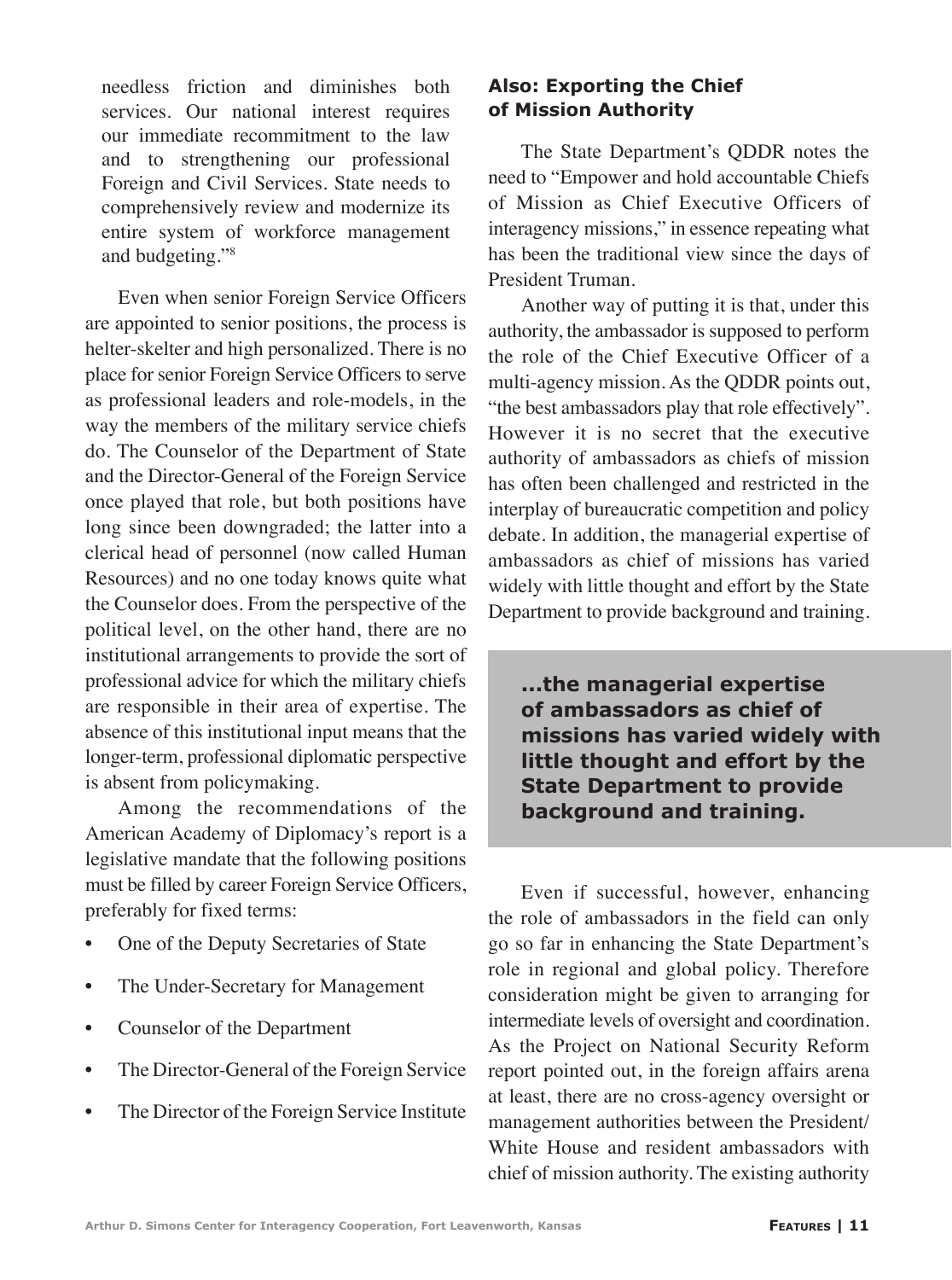provides a model for how to deal with the challenge of managing multiple department programs overseas by creating an intermediate management level at the under or assistant secretary level of a significantly restructured Department of State.

The objective would be to strengthen the lines of authority across the stovepipes by "importing" the chief of mission authority into the Department of State itself, and specifically granting it to what ought to be the key intermediate management level: the Regional Assistant Secretaries. An operational oversight chain of authority would therefore be created running from the President through the Secretary of State and Assistant Secretaries of State, which would oversee and reinforce at each level the integrating role that chiefs of mission are responsible for exercising in their Country Teams.

**...Regional Assistant Secretaries would fulfill the long expressed desire of the military for an effective civilian counterpart to their geographic commanders.**

The thus empowered Regional Assistant Secretaries would provide a middle level in the chain of management to ensure that policy and resources are integrated and coordinated at the policy level and then flow down to Country Teams, rather than going directly through numerous discrete bureaucratic and authority stovepipes. With this authority, the State Department could provide for integrated management and oversight of all U.S. government civilian and political-military international operations.

Horizontally, an Assistant Secretary (possibly elevated to the Under Secretary level) with "chief of mission" type authority would provide a Washington-based mid-level

coordinating point for all concerned departments and agencies. Operating as a regional interagency team, the various U.S. government interests and programs could be coordinated at the operational level analogous to the manner in which (at least in theory) the Country Team coordinates the various departments at the "tactical" level.

This arrangement would not extend to geographic combatant commanders or their assigned forces in combat operations or other Title 10 missions assigned by the National Command Authority. However while the combatant commands would continue to prepare and review war plans through their existing military chain of command, the State Department Regional Assistant Secretaries would provide assistance in developing the plans developed at the geographic combatant commands for pre- and post-conflict activities to include training, military-to-military cooperation, liaison arrangements, and humanitarian relief.

Thus, these Regional Assistant Secretaries would fulfill the long expressed desire of the military for an effective civilian counterpart to their geographic commanders. Having the close relationship between the relevant geographic combatant commander and Regional Assistant Secretaries would ensure a strong relationship between peacetime engagement and deterrence and preservation of a stable steady-state situation in the regions.

In sum, the whole Department of State would be re-organized as the "Department of Foreign Affairs Coordination" where policy and resource integration directed at the White House or Cabinet level would be implemented in a coordinated fashion at the Regional Assistant Secretary level, and then at the Country Team level.

### **Finally: Resizing the Geographic Combatant Commands**

The existing military structure also requires reorganization. The problematic parallel foreign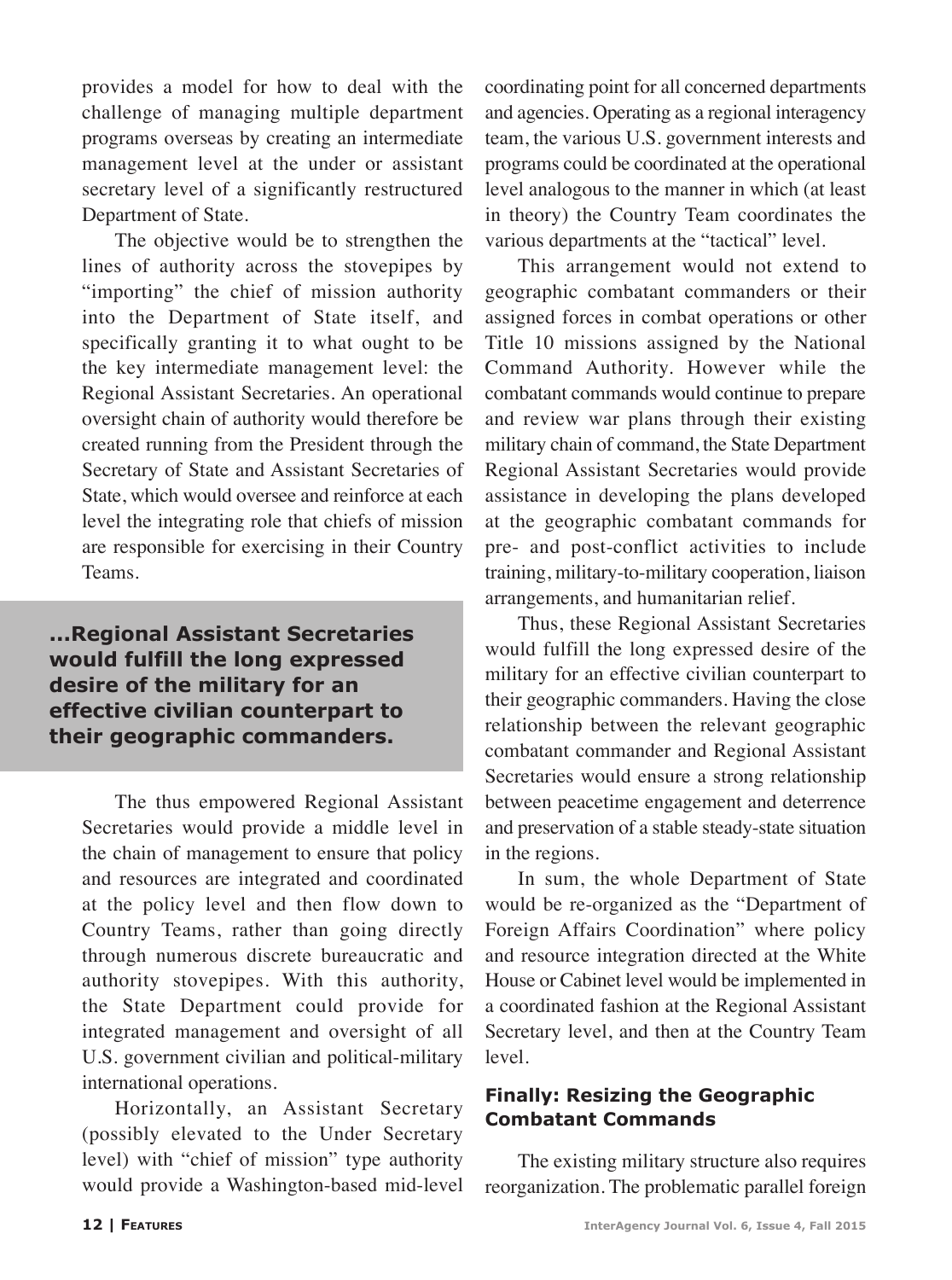policy system has arisen with the growth of the post-Goldwater-Nichols combatant command structure.

The geographic commands have essentially two tasks: war planning and fighting; and intragovernment military engagement. Both tasks remain, and will always remain, DoD and the military services' responsibilities. However, while the war planning and fighting responsibility is obviously uniquely a duty of DoD and the military services, the government-to-government military programs no longer can be handled as a discrete military activity. In today's world, U.S. military commanders can no longer be permitted to operate as "policy entrepreneurs" except as part of the overall U.S. government; as part of the total team. The so-called "nexus" of security challenges—terrorism, narcotics, smuggling, international criminal networks, etc.—can no longer be managed as single agency programs but must be integrated into whole-of-government programs.

But if the geographic combatant commands as robust bureaucratic organizations contribute to this imbalance, what could replace them, or how could they be reorganized? After all, these responsibilities must be performed in some manner by someone. Perhaps another way to pose the question is to ask: Could much of the workload done at the combatant commands be accomplished more efficiently through a reallocation of labor between the Joint Staff, Service headquarters, and the separate four-star commands?

This approach suggests it might be possible to separate the two portfolios: war planning and fighting mission would stay with the current combatant commands (perhaps downsized some) while intra-government military engagement mission would be reassigned to a unified support organization, located somewhere in the U.S. but preferably in the Washington area under the authority of the Join Staff and in close proximity to the Department of State, U.S. Agency for International Development, the intelligence community and other pertinent parts of the U.S. government. Within DoD this "engagement command" (Foreign Military Sales, foreign military training, etc) would report directly to the Joint Staff while operating downstream in support of beefed-up military representation in American embassies.

**In today's world, U.S. military commanders can no longer be permitted to operate as "policy entrepreneurs" except as part of the overall U.S. government; as part of the total team.**

This arrangement would recognize the essentially bilateral character of military engagement programs while providing for greater integration with coherent, overall foreign policy. All of the present range of military engagement activity—from military education exchanges to training teams to liaison and medical and dental teams—would be planned and implemented by military members of our individual embassy Country Teams and would, therefore, from initiation to completion be an integral part of our overseas operations and relationships. Interagency coordination—wholeof- government operations—would be a more natural result if it were the product of operators in the field, and not the product of two distinct higher headquarters.

#### **Conclusion**

If the perspective of the State Department as a uniquely "Presidential" department is accepted, then the effectiveness of State depends to a large degree on it being used appropriately. The record is mixed. The periods of high and effective usage obviously match the incumbencies of the "great" Secretaries of State: people like Dean Acheson,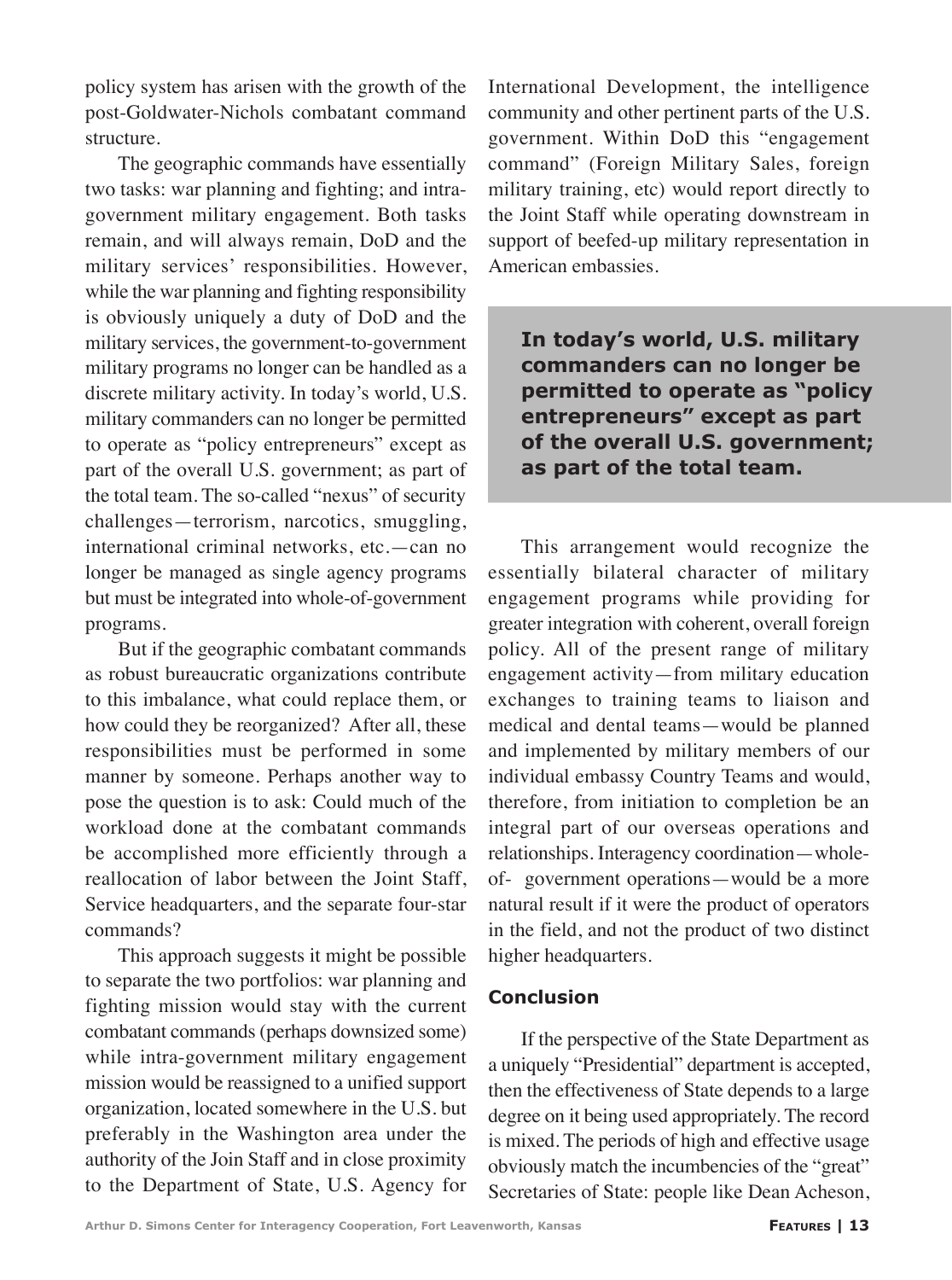Henry Kissinger, and George Shultz. In each case, the most notable aspect of their success was their relationship with and support of their President as the Secretary of State is not an independent actor. But these situations are heavily personality driven. Despite occasional recoveries by especially strong Secretaries, the long-term trend has produced the present situation which many feel suffers from an imbalance in our management of our foreign affairs; an imbalance which does not serve us well in today's world. There is no one cause for this situation, and some of them are unavoidable aspects of a changing world.

Pending further developments this situation leaves the U.S. government in a difficult position vis-à-vis its management of its foreign policy obligations. As noted earlier, governments deal with each other across a multiplicity of contacts and subjects, across a bewildering network of department relationships. This cannot be changed; there is no going back to the "gatekeeper" situation. But some order is required. In the U.S. governmental bureaucracy the President is the obvious single point of overall authority and direction, but any president is limited by time and space. The only other point of formal overall, comprehensive management is in U.S. embassies with chief of mission authority, despite its practical limitations. In-between is constant bureaucratic warfare.

The major outlier to this system is the Department of Defense. While it reports to the President at the top, from then on it operates a parallel foreign policy system that maintains a separate U.S. government relationship with foreign governments. It is true that DoD interacts with the Department of State at various levels in Washington, and that the deployed geographic combatant commanders interact with embassies across the globe. However this is a coordination relationship between two systems, not an integrated governmental system.

The three organizational changes discussed in this article—providing for an institutional role for the Foreign Service, empowering State to operate as a mid-level implementation chairperson, and shifting a significant amount of operating authority away from the combatant commander would inevitably lead to greater integration. Until we go at least some way down these roads the United States will continue to wrestle with a bifurcated foreign policy bureaucracy. Secretary of State Henry Kissinger once commented that he had no telephone number with which to call Europe. How fortunate the other countries of the world are then, that they have two telephone numbers with which to call Washington. *IAJ*